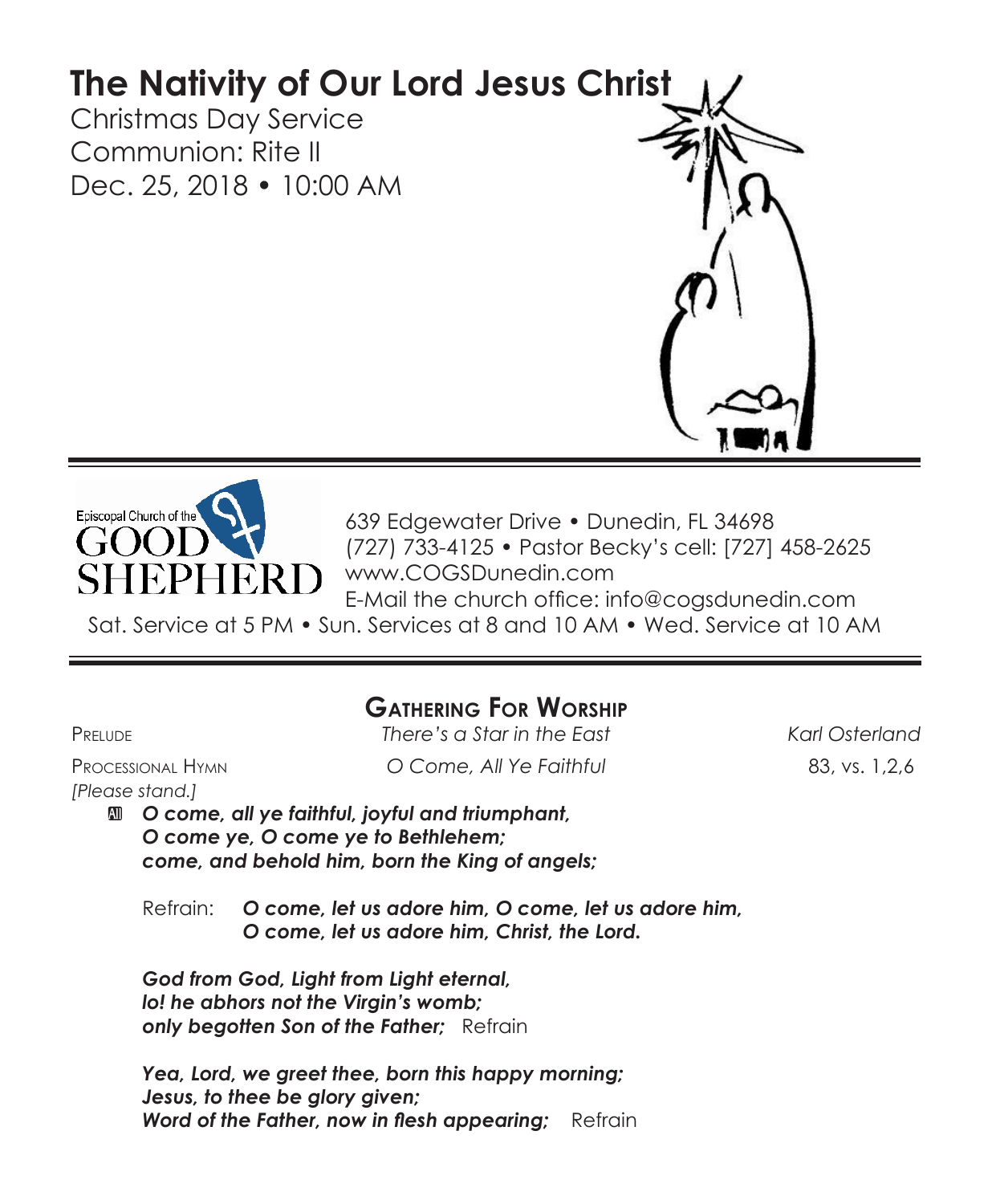a *O come, O come, Emmanuel, and ransom captive Israel, that mourns in lonely exile here until the Son of God appear. Rejoice! Rejoice! Emmanuel shall come to thee, O Israel!*

 *O come, Desire of nations, bind in one the hearts of all mankind; bid thou our sad divisions cease, and be thyself our King of Peace. Rejoice! Rejoice! Emmanuel shall come to thee, O Israel!*

**WELCOME** 

Opening Acclamation

- P Blessed be God: Father, Son, and Holy Spirit.
- C **And blessed be his kingdom, now and forever. Amen.**
- a **Almighty God, to you all hearts are open, all desires known, and from you no secrets are hid: Cleanse the thoughts of our hearts by the inspiration of your Holy Spirit, that we may perfectly love you, and worthily magnify your holy Name; through Christ our Lord.**
- C **Amen.**

Hymn of Praise *Angels We Have Heard* 96, vs. 1,4

a *Angels we have heard on high, singing sweetly through the night, and the mountains in reply echoing their brave delight. Glo---ri-a in excelsis Deo. Glo--ri-a in excelsis Deo.*

 *See him in a manger laid whom the angels praise above; Mary, Joseph, lend your aid, while we raise our hearts in love. Glo---ri-a in excelsis Deo. Glo--ri-a in excelsis Deo.*

#### THE COLLECT OF THE DAY

- P The Lord be with you.
- C **And also with you.**
- P Let us pray… O God, you make us glad by the yearly festival of the birth of your only Son Jesus Christ: Grant that we, who joyfully receive him as our Redeemer, may with sure confidence behold him when he comes to be our Judge; who lives and reigns with you and the Holy Spirit, one God, now and for ever.
- C **Amen.**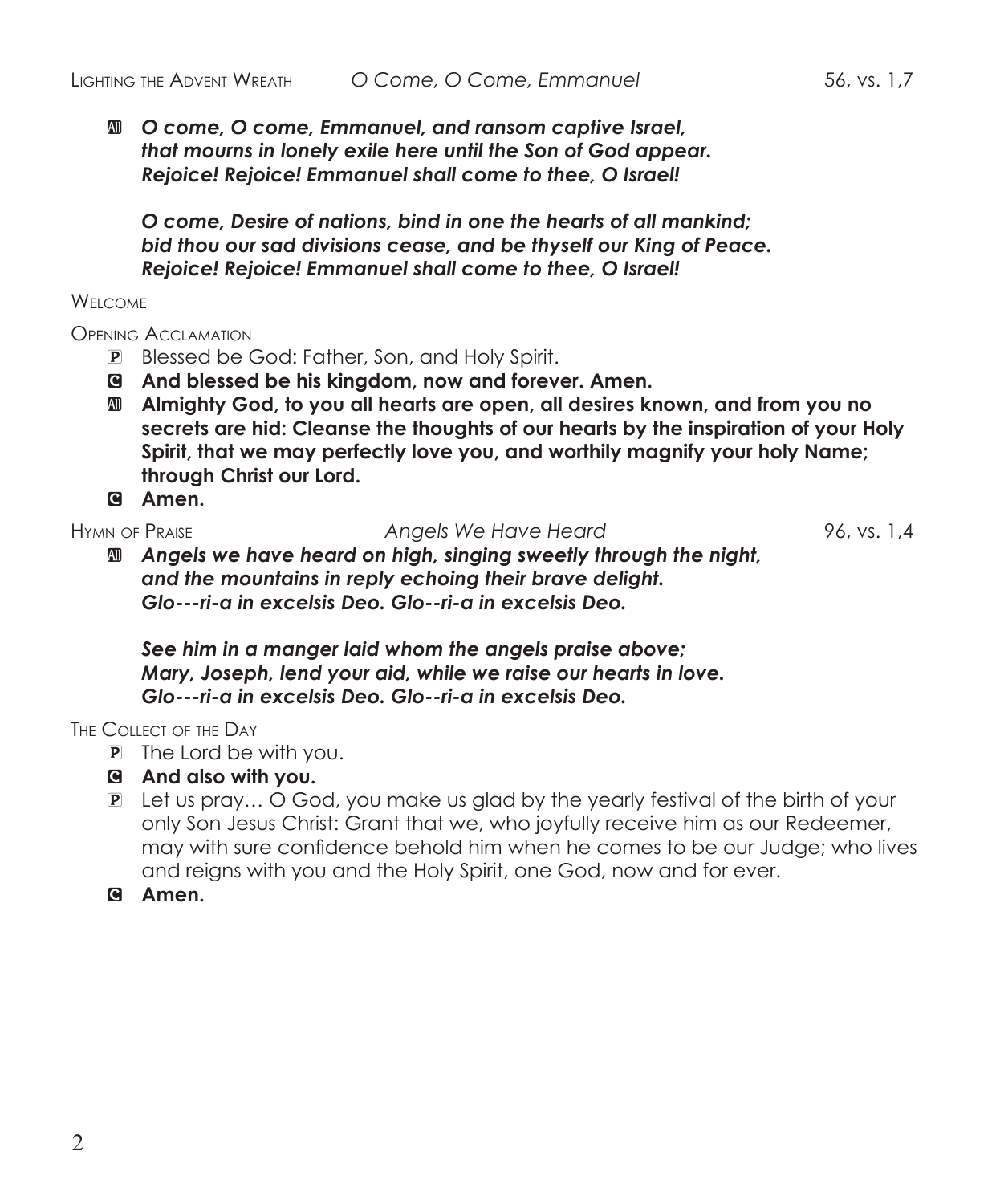# **Word of God**

*[Please be seated.]*

The First Lesson: Isaiah 9:2–7

L The people walking in darkness have seen a great light; on those living in the land of deep darkness a light has dawned. You have enlarged the nation and increased their joy; they rejoice before you as people rejoice at the harvest, as warriors rejoice when dividing the plunder. For as in the day of Midian's defeat, you have shattered the yoke that burdens them, the bar across their shoulders, the rod of their oppressor. Every warrior's boot used in battle and every garment rolled in blood will be destined for burning, will be fuel for the fire.

 For to us a child is born, to us a son is given, and the government will be on his shoulders. And he will be called Wonderful Counselor, Mighty God, Everlasting Father, Prince of Peace. Of the greatness of his government and peace there will be no end. He will reign on David's throne and over his kingdom, establishing and upholding it with justice and righteousness from that time on and forever. The zeal of the Lord Almighty will accomplish this.

- L The Word of the Lord.
- C **Thanks be to God.**

#### The Psalm: Psalm 96 Tune: *What Star Is This*

*Sing to the Lord new songs of praise; Let all the earth sing to the Lord. Sing out and praise God's holy Name; Proclaim good news with one accord.*

*Declare God's glory far and wide, God's wondrous acts and holy law; For God is greatly to be praised And then beheld with greatest awe.*

#### *Magnificent God's presence here, With splendid courts in glorious light; Ascribe to God all peoples, tongues; Ascribe to God all power and might.*

The Second Lesson: Titus 3:4–7

- L But when the kindness and love of God our Savior appeared, he saved us, not because of righteous things we had done, but because of his mercy. He saved us through the washing of rebirth and renewal by the Holy Spirit, whom he poured out on us generously through Jesus Christ our Savior, so that, having been justified by his grace, we might become heirs having the hope of eternal life.
- L The Word of the Lord.
- C **Thanks be to God.**

Acclamation *Word of God*

*[Please stand.]*

 $\blacksquare$  Word of God, come down on earth, living rain from heav'n descending;  *touch our hearts and bring to birth faith and hope and love unending. Word almighty, we revere you; Word made flesh, we long to hear you.*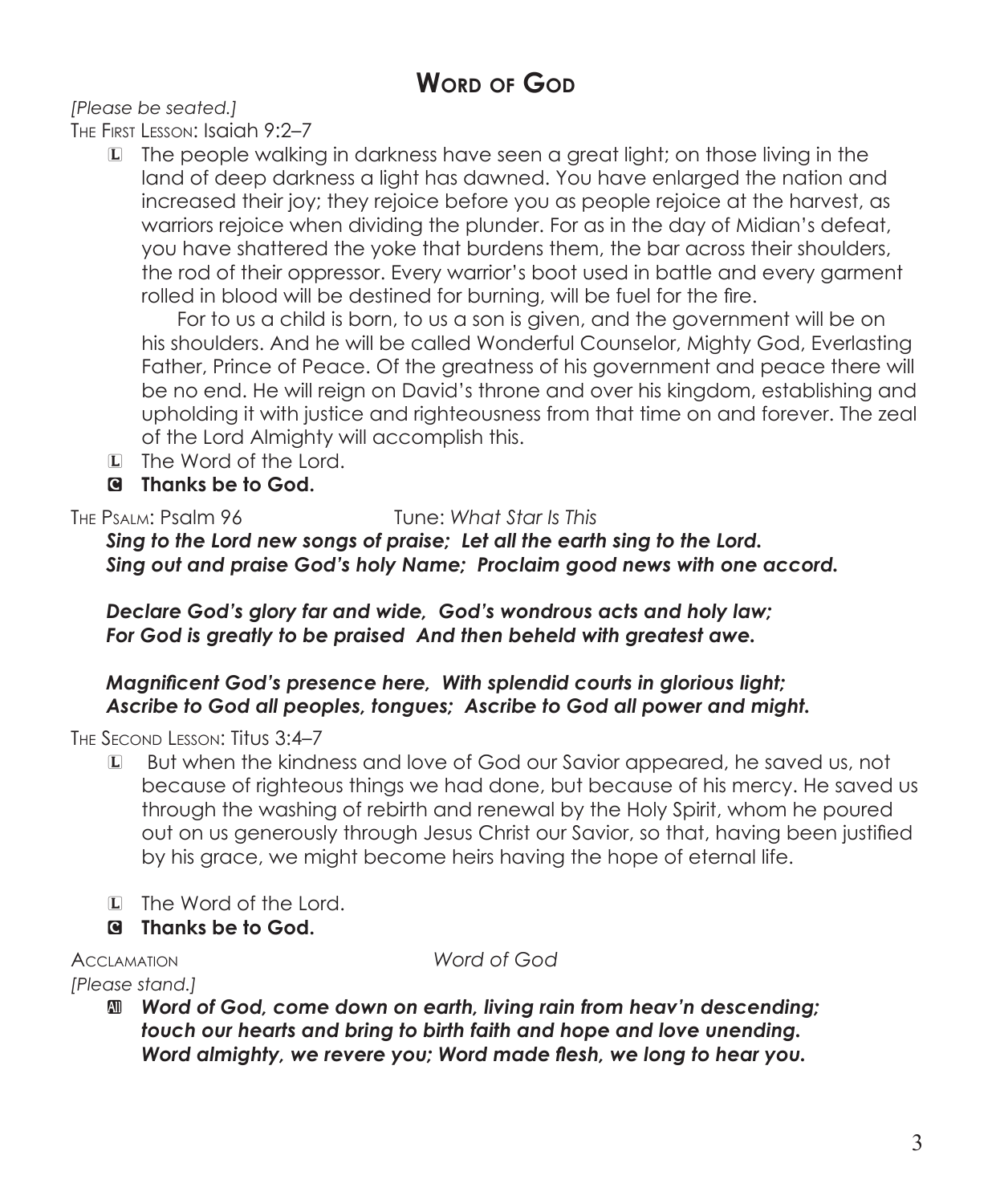The Christmas Gospel: Luke 2:1–20

- D The Holy Gospel of our Lord Jesus Christ according to Luke.
- C **Glory to you, Lord Christ.**
- D In those days Caesar Augustus issued a decree that a census should be taken of the entire Roman world. (This was the first census that took place while Quirinius was governor of Syria.) And everyone went to their own town to register. So Joseph also went up from the town of Nazareth in Galilee to Judea, to Bethlehem the town of David, because he belonged to the house and line of David. He went there to register with Mary, who was pledged to be married to him and was expecting a child. While they were there, the time came for the baby to be born, and she gave birth to her firstborn, a son. She wrapped him in cloths and placed him in a manger, because there was no guest room available for them. And there were shepherds living out in the fields nearby, keeping watch over their flocks at night. An angel of the Lord appeared to them, and the glory of the Lord shone around them, and they were terrified.

 But the angel said to them, "Do not be afraid. I bring you good news that will cause great joy for all the people. Today in the town of David a Savior has been born to you; he is the Messiah, the Lord. This will be a sign to you: You will find a baby wrapped in cloths and lying in a manger." Suddenly a great company of the heavenly host appeared with the angel, praising God and saying, "Glory to God in the highest heaven, and on earth peace to those on whom his favor rests."

 When the angels had left them and gone into heaven, the shepherds said to one another, "Let's go to Bethlehem and see this thing that has happened, which the Lord has told us about." So they hurried off and found Mary and Joseph, and the baby, who was lying in the manger. When they had seen him, they spread the word concerning what had been told them about this child, and all who heard it were amazed at what the shepherds said to them.

 But Mary treasured up all these things and pondered them in her heart. The shepherds returned, glorifying and praising God for all the things they had heard and seen, which were just as they had been told.

D The Gospel of the Lord.

C **Praise to you, Lord Christ.**

**SERMON** *[Please be seated.]*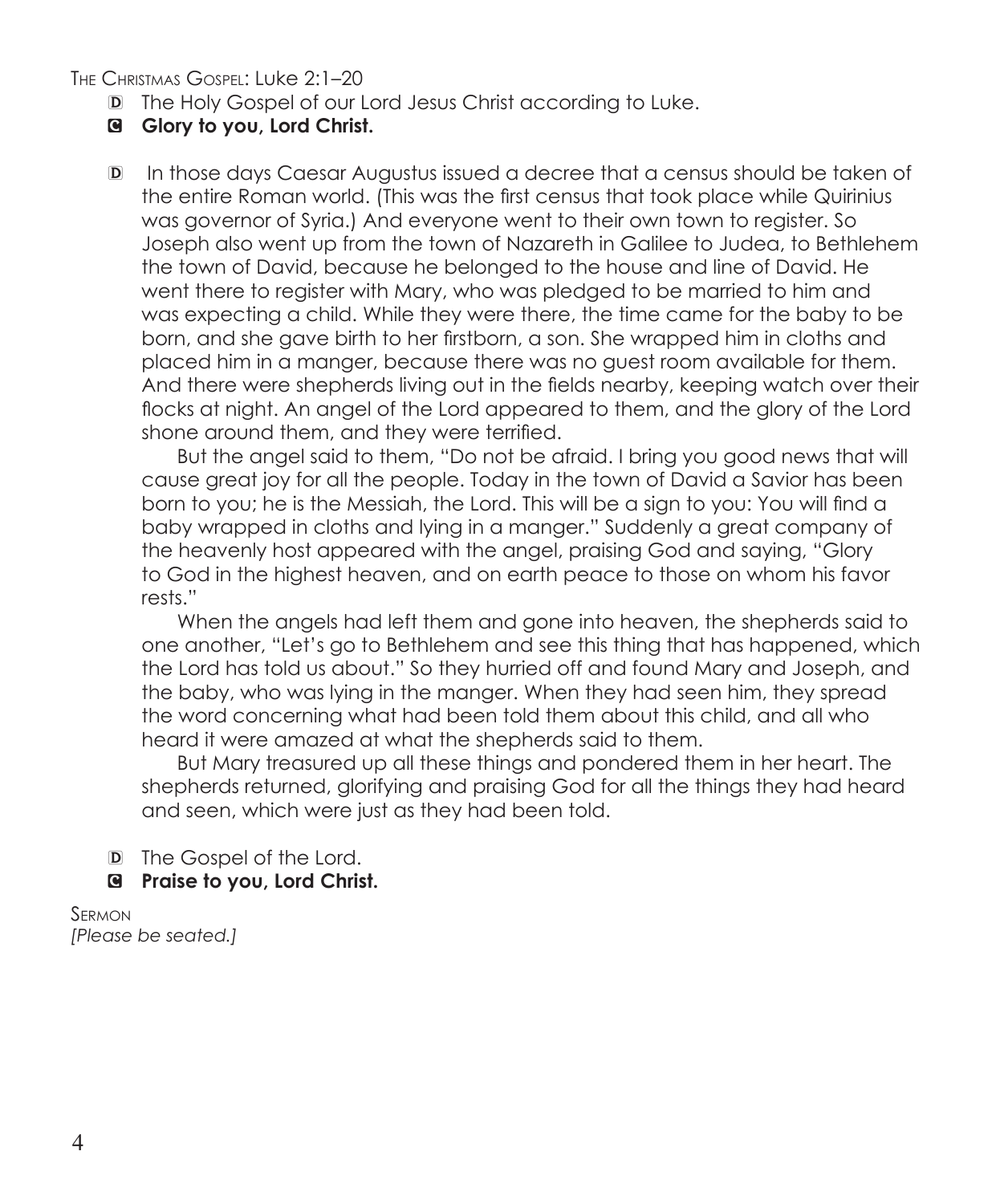*[Please stand.]*

a *Angels, from the realms of glory, wing your flight o'er all the earth; ye, who sang creation's story, now proclaim Messiah's birth:*

 Refrain *come and worship, come and worship, worship Christ, the newborn King.*

 *Shepherds in the field abiding, watching o'er your flocks by night,* God with you is now residing; yonder shines the infant Light: Refrain

 *Sages, leave your contemplations; brighter visions beam afar:* seek the great Desire of nations; ye have seen his natal star: Refrain

 *Saints before the altar bending, watching long in hope and fear, suddenly the Lord, descending, in his temple shall appear:* Refrain

THE NICENE CREED

C **We believe in one God, the Father, the Almighty, maker of heaven and earth, of all that is, seen and unseen.**

 **We believe in one Lord, Jesus Christ, the only Son of God, eternally begotten of the Father, God from God, Light from Light, true God from true God, begotten, not made, of one Being with the Father. Through him all things were made. For us and for our salvation he came down from heaven: by the power of the Holy Spirit he became incarnate from the Virgin Mary, and was made man. For our sake he was crucified under Pontius Pilate; he suffered death and was buried. On the third day he rose again in accordance with the Scriptures; he ascended into heaven and is seated at the right hand of the Father. He will come again in glory to judge the living and the dead, and his kingdom will have no end.**

 **We believe in the Holy Spirit, the Lord, the giver of life, who proceeds from the Father and the Son. With the Father and the Son he is worshiped and glorified. He has spoken through the Prophets. We believe in one holy catholic and apostolic Church. We acknowledge one baptism for the forgiveness of sins. We look for the resurrection of the dead, and the life of the world to come. Amen.**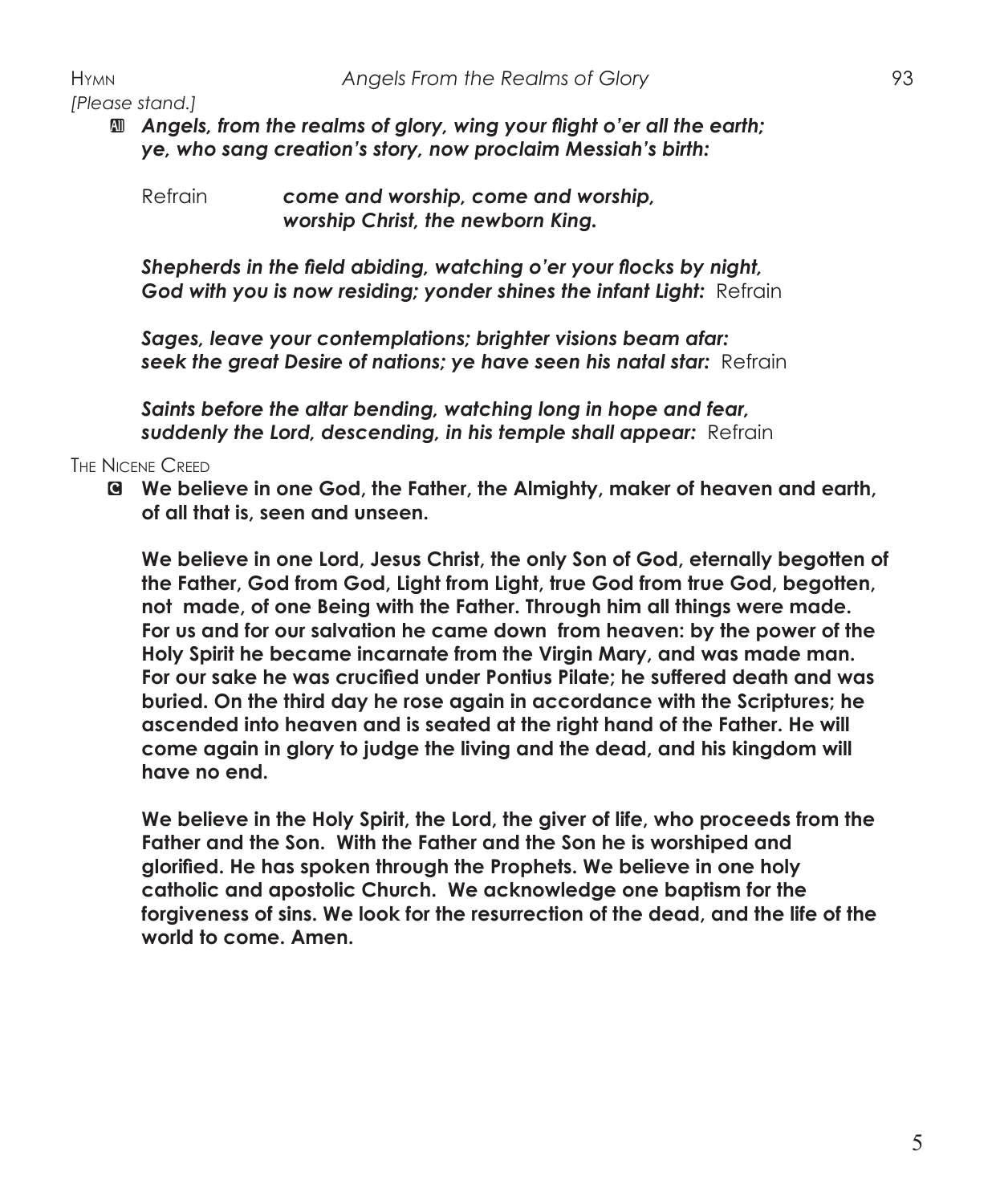Prayers of the People *[sit, stand, or kneel, as you prefer]*

- D Let us pray for all humanity, all creation, and all times and places.
- L God of everlasting light, you have brought together the hopes and fears of all the years in Jesus, the Word made flesh. May his grace and truth resound in us and through us. O come to us, abide with us,

#### C **our Lord Emmanuel.**

L Angels proclaimed the peace of your unconquered Sun of righteousness. Strengthen all who work for peace and justice. O come to us, abide with us,

### C **our Lord Emmanuel.**

L You came to us in a child cradled in a borrowed bed of straw as there was no room in the inn. Open our hearts to the needs of the homeless and the hungry. O come to us, abide with us,

#### C **our Lord Emmanuel.**

L Shepherds and outcasts heard your good news. Give us grace to spread your gospel of joy and liberation to all people, even those who differ from us. O come to us, abide with us,

#### C **our Lord Emmanuel.**

L We rejoice in this season of family, renewal, and reconciliation. Be with those who travel, enrich our rejoicing, and strengthen the bonds between us. O come to us, abide with us,

#### C **our Lord Emmanuel.**

L Christians throughout the world are celebrating your birth. Unite us in one family, that we may shine with the one light that scatters all our darkness. O come to us, abide with us,

#### C **our Lord Emmanuel.**

L Shed your light on all who dwell in darkness and the shadow of death. We pray especially for [*read names from notebook.*] Give strength and peace to all who suffer in body, mind, or spirit. I invite you to name those for whom you pray, either aloud or in the silence of your heart. [*Leave time for names*.] O come to us, abide with us,

### C **our Lord Emmanuel.**

L Your grace lets us inherit the hope of eternal life. Fulfill in your love all who have gone before us in the faith, especially [*read names from notebook*]. I invite you to lift up the names of those whose absence you particularly feel at this time. [*Leave time for names.*] May we, like them, live in your eternal light. O come to us, abide with us,

### C **our Lord Emmanuel.**

L Hear these prayers we bring to you, and impart to our hearts the blessings of your heaven.

### C **Amen.**

THE GREETING OF PEACE *[Please stand.]*

P Peace be with those whom God favors.

### C **And also with you.**

6 [*Please greet one another in the name of the Lord.*]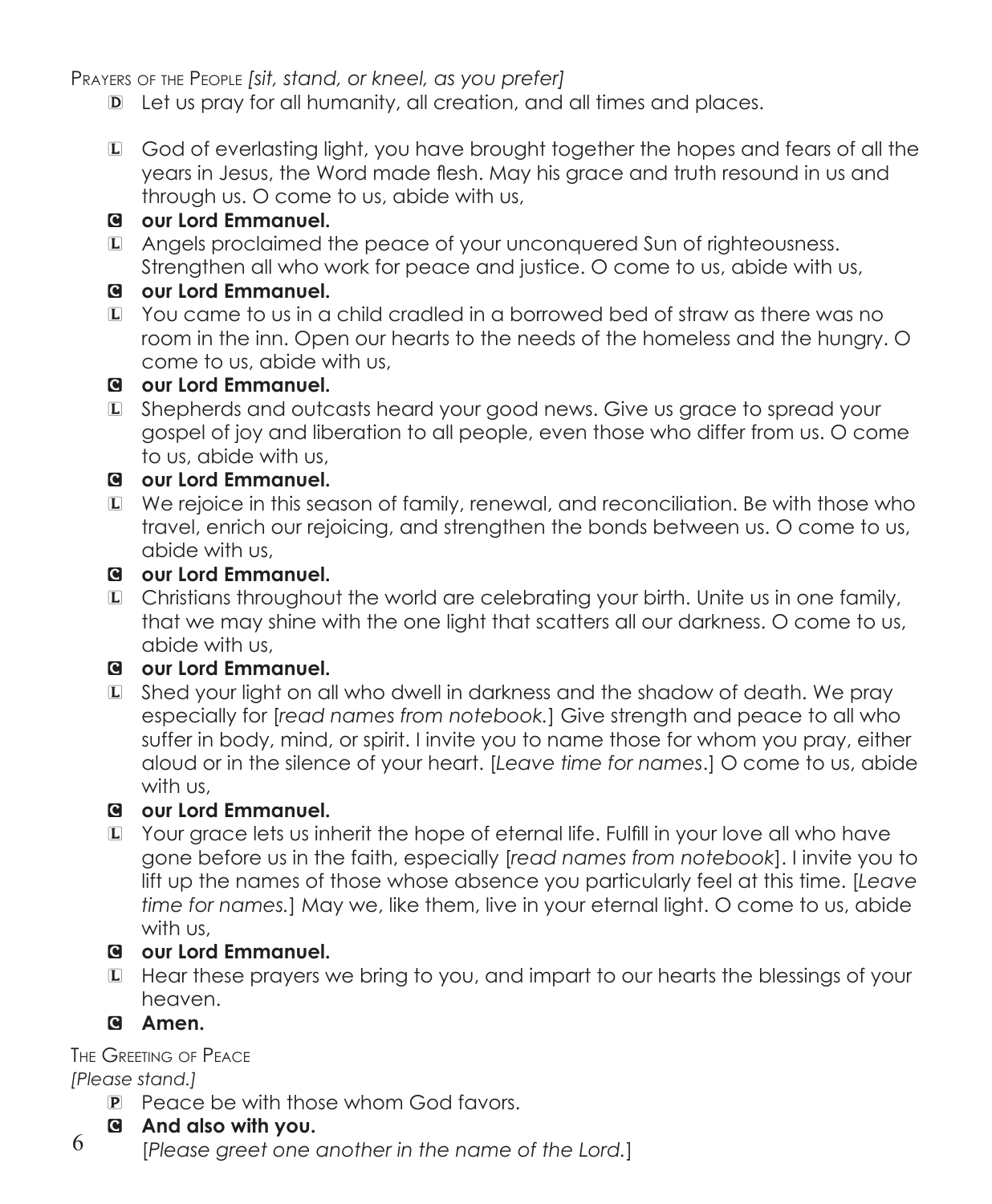# **The Holy Communion**

Offering Sentence *[Please be seated.]*

> P O Lord our God, you are worthy to receive glory and honor and power; because you have created all things, and by your will they were created and have their being. Bring your gifts with a cheerful heart.

Offertory *Of the Father's Love Begotten* Plainsong

PRESENTATION OF THE OFFERINGS *[Please stand.]*

- D All things come from thee, O Lord.
- C **And of thine own have we given thee.**

*The First Noel*

 *The first Noel the angel did say was to certain poor shepherds in fields as they lay; in fields where they lay, keeping their sheep, on a cold winter's night that was so deep.*

Refrain: *Noel, Noel, Noel, Noel! Born is the King of Israel.*

 *Then entered in those wise men three, full rev'rently upon their knee, and offered there in his presence their gold, and myrrh, and frankincense.* Refrain

The Great Thanksgiving: Eucharistic Prayer B

- P The Lord be with you.
- C **And also with you.**
- P Lift up your hearts.
- C **We lift them to the Lord.**
- P Let us give thanks to the Lord our God.
- C **It is right to give him thanks and praise.**
- P It is right, and a good and joyful thing, always and everywhere to give thanks to you, Father Almighty, Creator of heaven and earth. Because you gave Jesus Christ, your only Son, to be born for us; who, by the mighty power of the Holy Spirit, was made perfect Man of the flesh of the Virgin Mary his mother; so that we might be delivered from the bondage of sin, and receive power to become your children. Therefore we praise you, joining our voices with Angels and Archangels and with all the company of heaven, who for ever sing this hymn to proclaim the glory of your Name: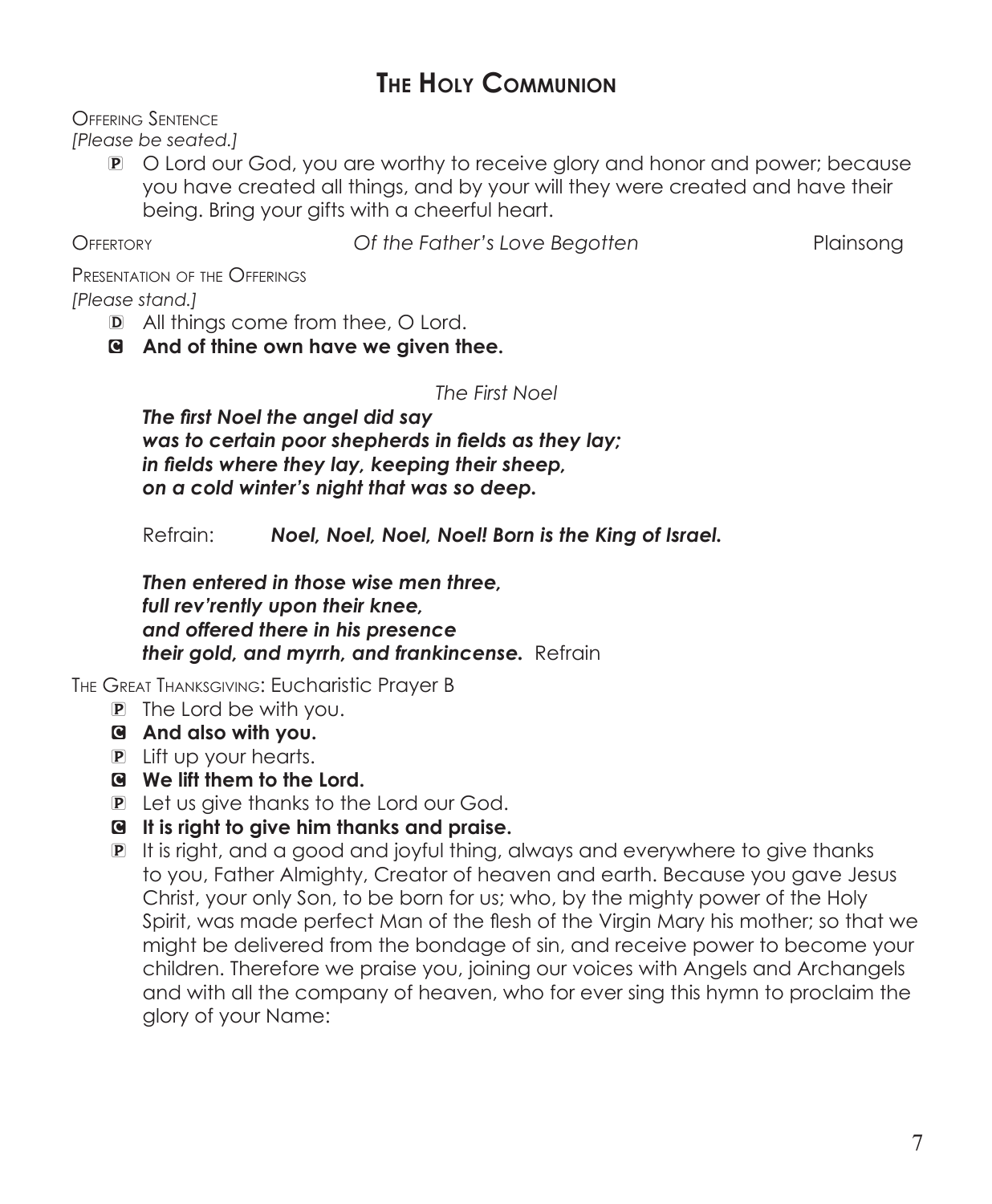**SANCTUS** 



*[Please stand or kneel as you prefer.]*

P We give thanks to you, O God, for the goodness and love which you have made known to us in creation; in the calling of Israel to be your people; in your Word spoken through the prophets; and above all in the Word made flesh, Jesus, your Son. For in these last days you sent him to be incarnate from the Virgin Mary, to be the Savior and Redeemer of the world. In him, you have delivered us from evil, and made us worthy to stand before you. In him, you have brought us out of error into truth, out of sin into righteousness, out of death into life.

 On the night before he died for us, our Lord Jesus Christ took bread; and when he had given thanks to you, he broke it and gave it to his disciples, and said, "Take, eat: This is my Body, which is given for you. Do this for the remembrance of me."

 After supper he took the cup of wine; and when he had given thanks, he gave it to them, and said, "Drink this, all of you: This is my Blood of the new Covenant, which is shed for you and for many for the forgiveness of sins. Whenever you drink it, do this for the remembrance of me."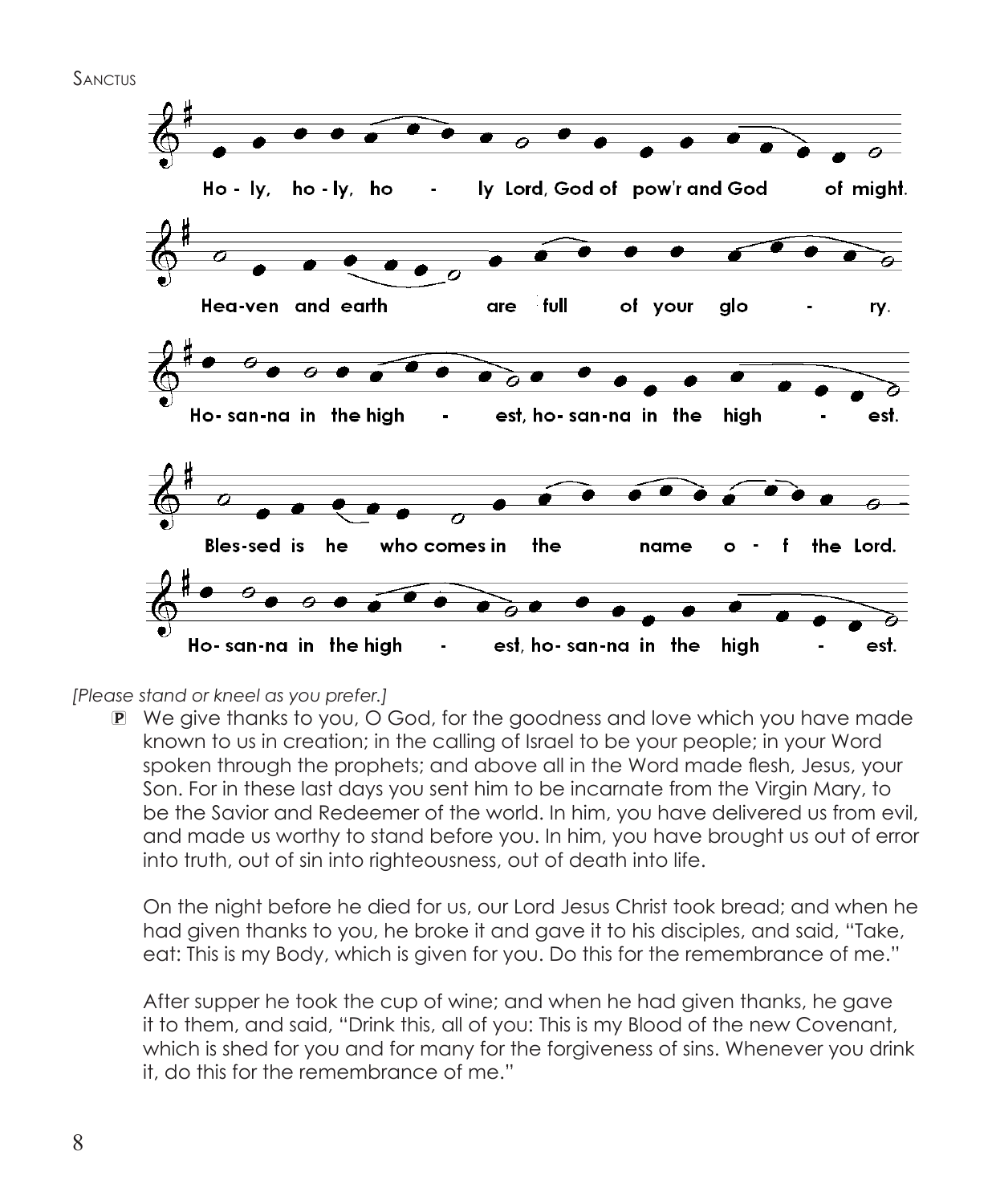- P Therefore, according to his command, O Father,
- C **We remember his death, We proclaim his resurrection, We await his coming in glory;**

 **And we offer our sacrifice of praise and thanksgiving to you, O Lord of all; presenting to you, from your creation, this bread and this wine.** 

 **We pray you, gracious God, to send your Holy Spirit upon these gifts that they may be the Sacrament of the Body of Christ and his Blood of the new Covenant. Unite us to your Son in his sacrifice, that we may be acceptable through him, being sanctified by the Holy Spirit. In the fullness of time, put all things in subjection under your Christ, and bring us to that heavenly country where, with all your saints, we may enter the everlasting heritage of your sons and daughters; through Jesus Christ our Lord, the firstborn of all creation, the head of the Church, and the author of our salvation.**

P By him, and with him, and in him, in the unity of the Holy Spirit all honor and glory is yours, Almighty Father, now and for ever.



P And now, as our Savior Christ has taught us, we are bold to say,

The Lord's Prayer

C **Our Father, who art in heaven, hallowed be thy Name, thy kingdom come, thy will be done, on earth as it is in heaven. Give us this day our daily bread. And forgive us our trespasses, as we forgive those who trespass against us. And lead us not into temptation, but deliver us from evil. For thine is the kingdom, and the power, and the glory, for ever and ever. Amen.**

The Breaking of the Bread

- P The bread we break makes us one in Christ
- C **Be known to us, Lord Jesus, in the breaking of the bread.**

*[Please be seated. All are welcome at the Lord's Table. Please follow the ushers direction. You may stand or kneel. Hold your hands in front of you, one palm over the other. The priest will place a wafer there. You may either consume it immediately, and then sip from the cup of wine when it comes to you, or, you may dip the wafer into the wine. When finished, please return to your seat by the side aisle.]*

P The Gifts of God for the People of God. Take them in remembrance that Christ died for you, and feed on him in your hearts by faith, with thanksgiving.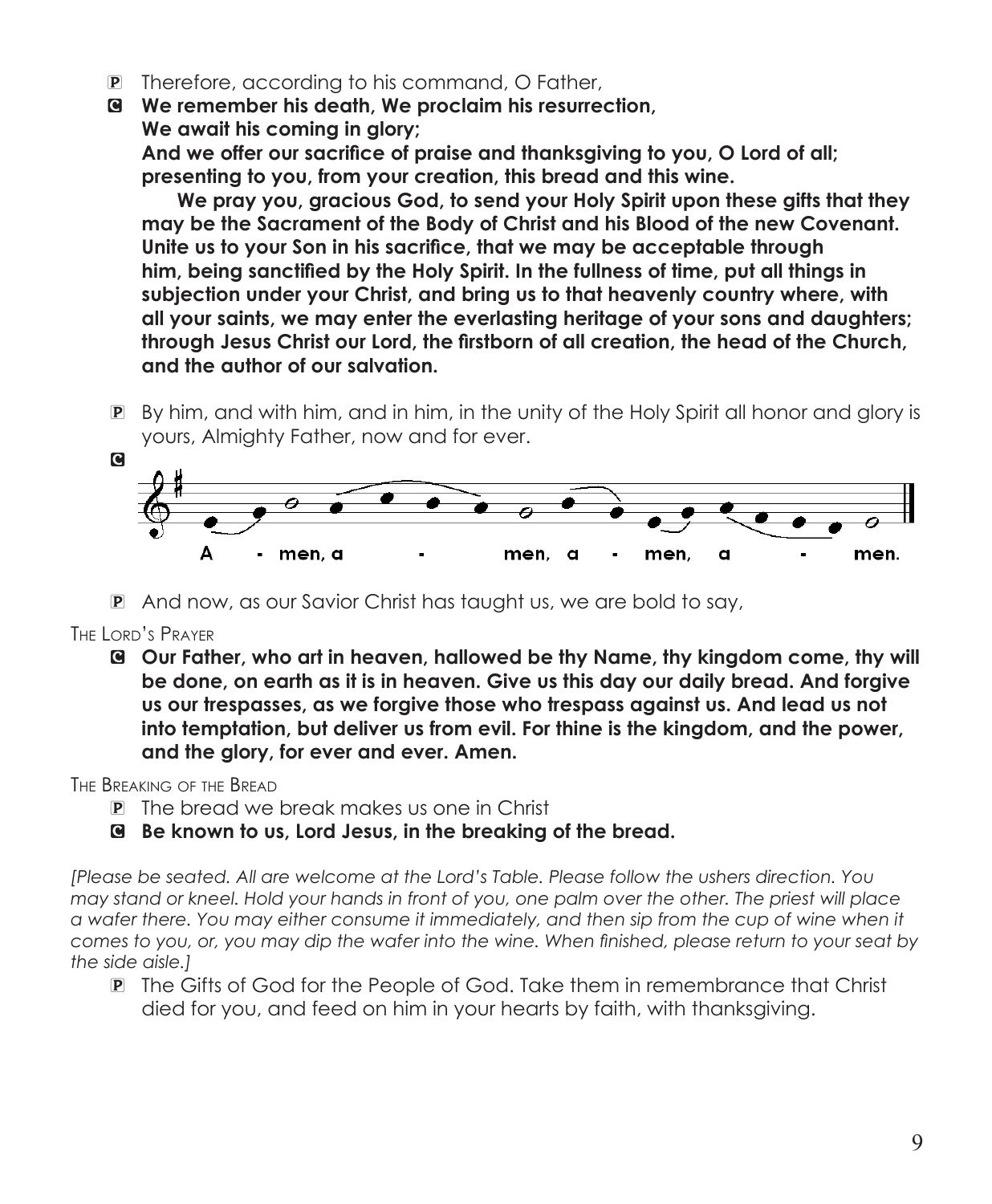Communion Hymn *What Child Is This* 115 *[Please be seated.]*

C *What child is this, who, laid to rest, on Mary's lap is sleeping? Whom angels greet with anthems sweet, while shepherds watch are keeping?*

Refrain: *This, this is Christ the King, whom shepherds guard and angels sing; haste, haste to bring him laud, the babe, the son of Mary.*

 *Why lies he in such mean estate where ox and ass are feeding? Good Christian, fear: for sinners here the silent Word is pleading. Refrain* 

 *So bring him incense, gold, and myrrh, come, peasant, king, to own him; the King of kings salvation brings, let loving hearts enthrone him.* Refrain

#### Prayer After Communion

*[Stand or kneel, as you prefer.]*

- P Let us pray…
- C **Almighty and everliving God, we thank you for feeding us with the spiritual food of the most precious Body and Blood of your Son our Savior Jesus Christ; and for assuring us in these holy mysteries that we are living members of the body of your Son, and heirs of your eternal kingdom. And now, Father, send us out to do the work you have given us to do, to love and serve you as faithful witnesses of Christ our Lord. To him, to you, and to the Holy Spirit, be honor and glory, now and for ever. Amen.**

CHRISTMAS BLESSING

*[Please stand.]*

- P In the beginning was the Word, and the Word was with God, and the Word was God.
- C **The Word became flesh and lived among us, full of grace and truth, and we have seen his glory.**
- P In him was life, and that life was the light of all.
- C **The light shines in the darkness, and the darkness has never been able to extinguish it.**
- P The light and life of God, Father, Son and Holy Spirit, bless you and keep you close in the days and nights unfolding before us.
- C **Amen.**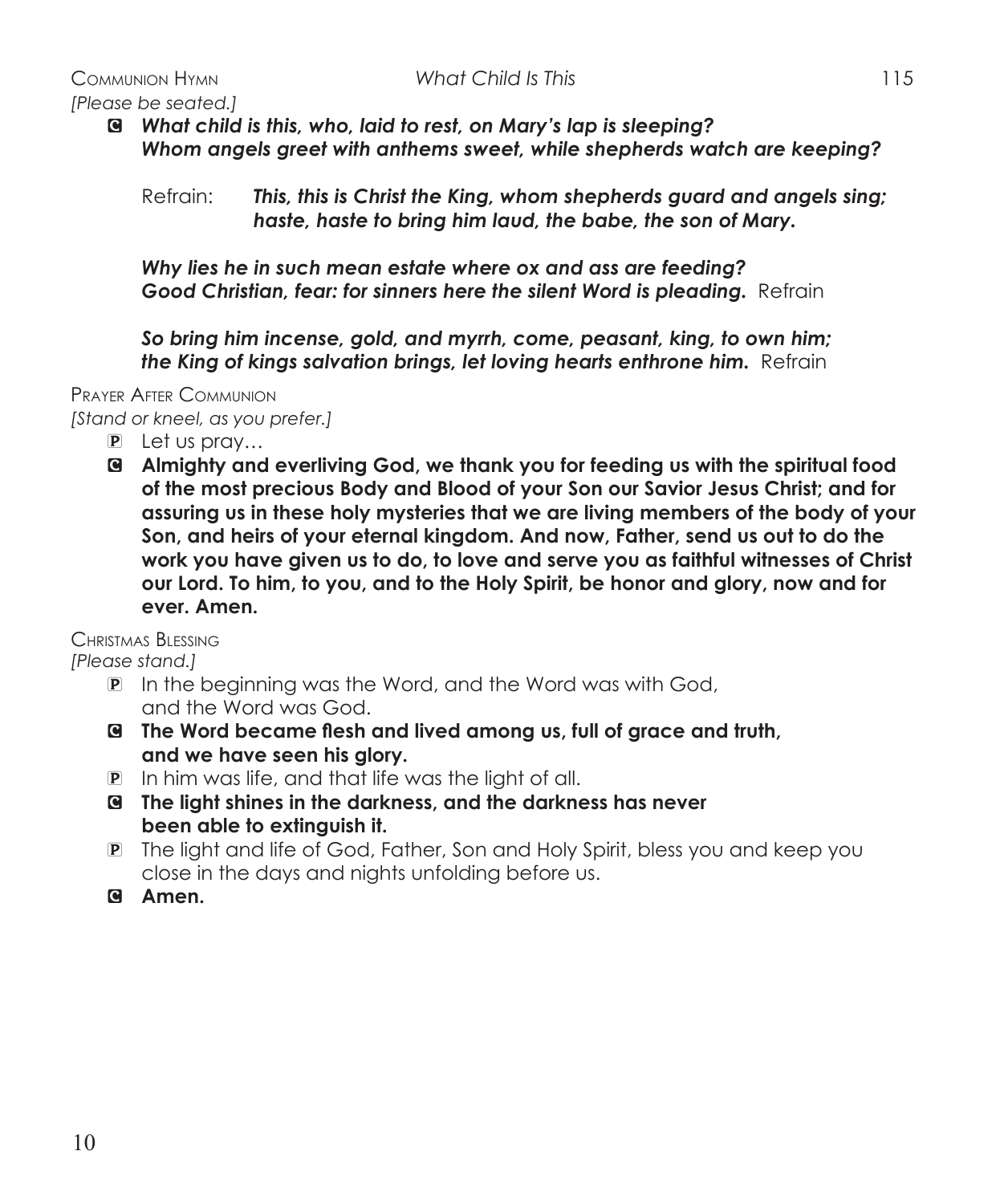C *Joy to the world! The Lord is come: let earth receive her King; let every heart prepare him room, and heaven and nature sing, and heaven and nature sing, and heaven, and heaven and nature sing.*

 *Joy to the world! the Savior reigns; let us our songs employ, while fields and floods, rocks, hills and plains, repeat the sounding joy, repeat the sounding joy, repeat, repeat the sounding joy.*

#### *He rules the world with truth and grace, and makes the nations prove the glories of his righteousness, and wonders of his love, and wonders of his love, and wonders, wonders of his love.*

Dismissal

- P Alleluia, alleluia! Behold, unto us a Savior is born. Let us go into the world proclaiming this good news of great joy.
- C **Thanks be to God. Alleluia, alleluia!**

Postlude *Noel Suisse* Nicholas De Grigny

## 2018 Christmas Flower and Music Memorials

We gratefully acknowledge the following gifts given in thanksgiving for the Birth of our Lord Jesus Christ and for the adornment of the Church and the festal music of the Christmas Season.

## Flowers and Garlands

- by Shirl Ahrens in memory of Ezra and Geraldine Ahrens.
- by Laurel Banta in memory of Fred Banta.
- by Judy and Heinz Bertram in memory of Bette Ann Kern and Anni Pongratz.
- by Deborah Bouvier in memory of her family.
- by Betty Davis in memory of The Rev. Canon John Davis and Carol Mulcahy.
- by Ted and Mary Anne Dorner in memory of their parents and loved ones.
- by Leon and Jocelyne Duntley in memory of Philip and Marjorie Taylor, Rigby Dale, and Lloyd and Mary Duntley.
- by Heather Elder in thanksgiving for her family.
- by Joseph Hall in loving memory of Ethel Hall.
- by Richard Harvey in memory of June Harvey and Sharlotte Harvey.
- by Jean Herbert to the glory of God.
- by Nancy Heuer in memory of Mae and George Heuer.
- by the Hopwood family in memory of Stephen Hopwood, Dave Baker, and Evelyn Myers.
- by Joe Huber to the glory of God.
- by the Kirk family in memory of Frank Kirk.
- by Ann Marie Kuratnick in memory of Michael and Catherine Kuratnick and Robert and Evelyn Colpitts.